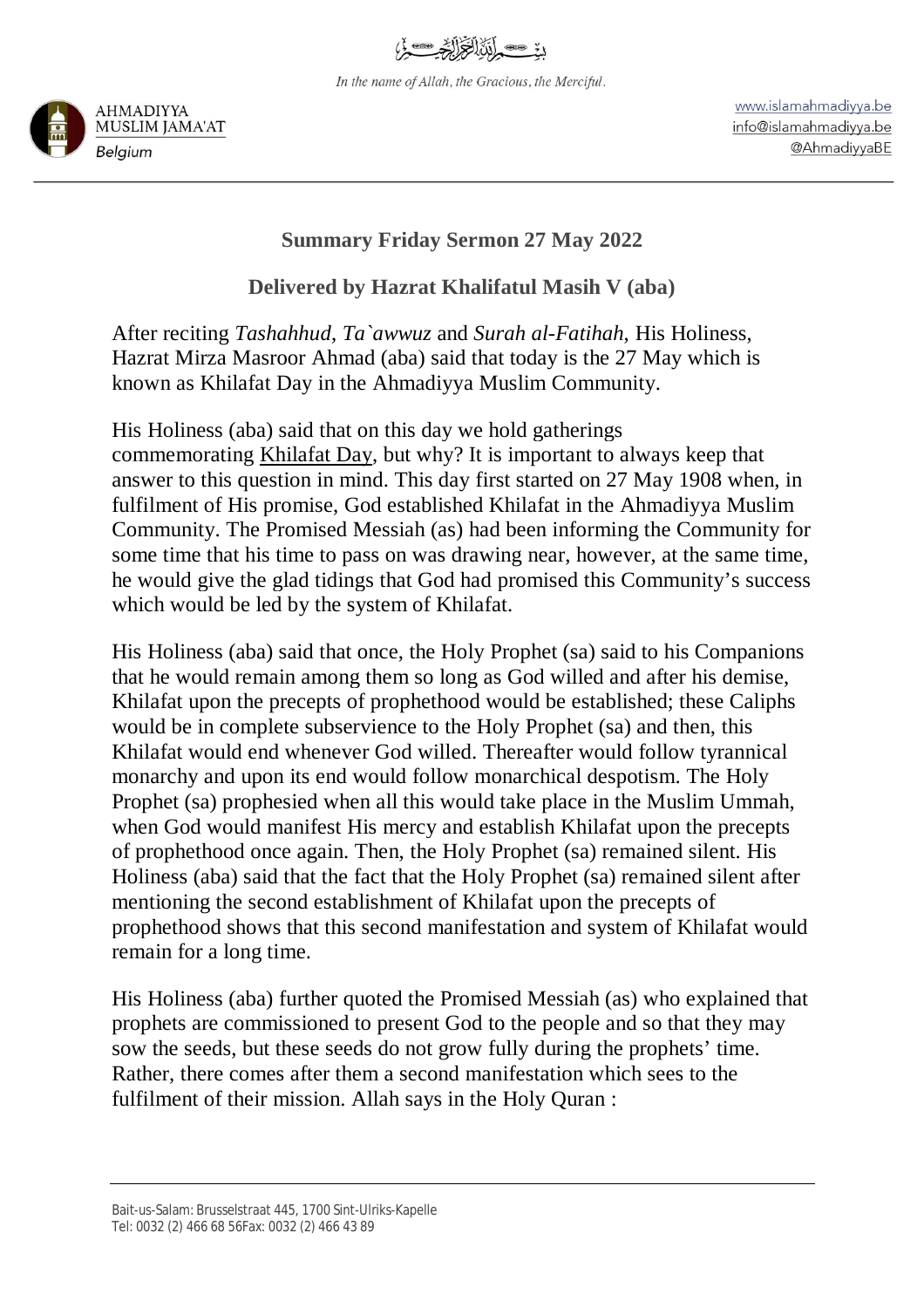## **"Allah has decreed: 'Most surely I will prevail, I and My Messengers.' Verily, Allah is Powerful, Mighty." (58:22)**

The word 'prevail' (conquest ) means that in the same manner that prophets and nabis wish that Allah's ordinance is completely prevalent on earth and no one can contest it, Allah reveals their truth and authenticity with clear signs, and enables them to spread the message of truth and righteousness , though HE does not let them complete their mission. On the other hand HE arranges their demise at a time that raises feelings of fear and failure, thereby allowing the enemies to ridicule and taunt them. And when they are done with their laughing and jest, HE reveals the other side of His power and creates such opportunities through which all incomplete objectives are achieved and become the epitome of accomplishment

His Holiness (aba) said that in history we find that the sincerity and loyalty shown at the time of the First Caliph's (ra) election is a clear indication of God's help. Even though there was a very small number of hypocrites who wished to raise disorder, they were unable to so much as rear their heads. Similarly there were those who sought to create disorder at the time of the Second Caliph's (ra) election. Yet, the world saw thereafter how rapidly the Community spread, with the establishment of mission houses and the publication of literature etc. Then, during the Third Caliph's (rh) time, despite great opposition from the government, the Community continued to spread. The Fourth Caliph's (rh) time saw new avenues being opened in the spread of Islam and though there were those who sought to hinder him, the Community only continued to flourish that much more. If these were not fulfilments of God's promise then what were? Then during the fifth caliphate, we have seen the immense progress made by MTA with the establishment of 7 to 8 new channels in more languages reaching further than ever before, as a result of which the message of true Islam is being introduced to those who had never heard of it.

Huzur (aba) narrated a few heartwarming incidents where Allah had drawn people's hearts towards Islam and Ahmadiyyat through MTA, Literature and dreams and further illuminating the truth of Khilafate Ahmadiyyat recounted examples of how it opened up people's hearts and filled them with the love of Khilafat in Gini Bisao, Gambia, Goetaymala, Indonesia, Berkinafaso and Nigeria.

After that Huzur (aba) stated that this is the bond of loyalty and sincerity that Allah is awakening in people's hearts and will inshallah keep blessing the jamaat of the Promised Messiah (as) with such people.